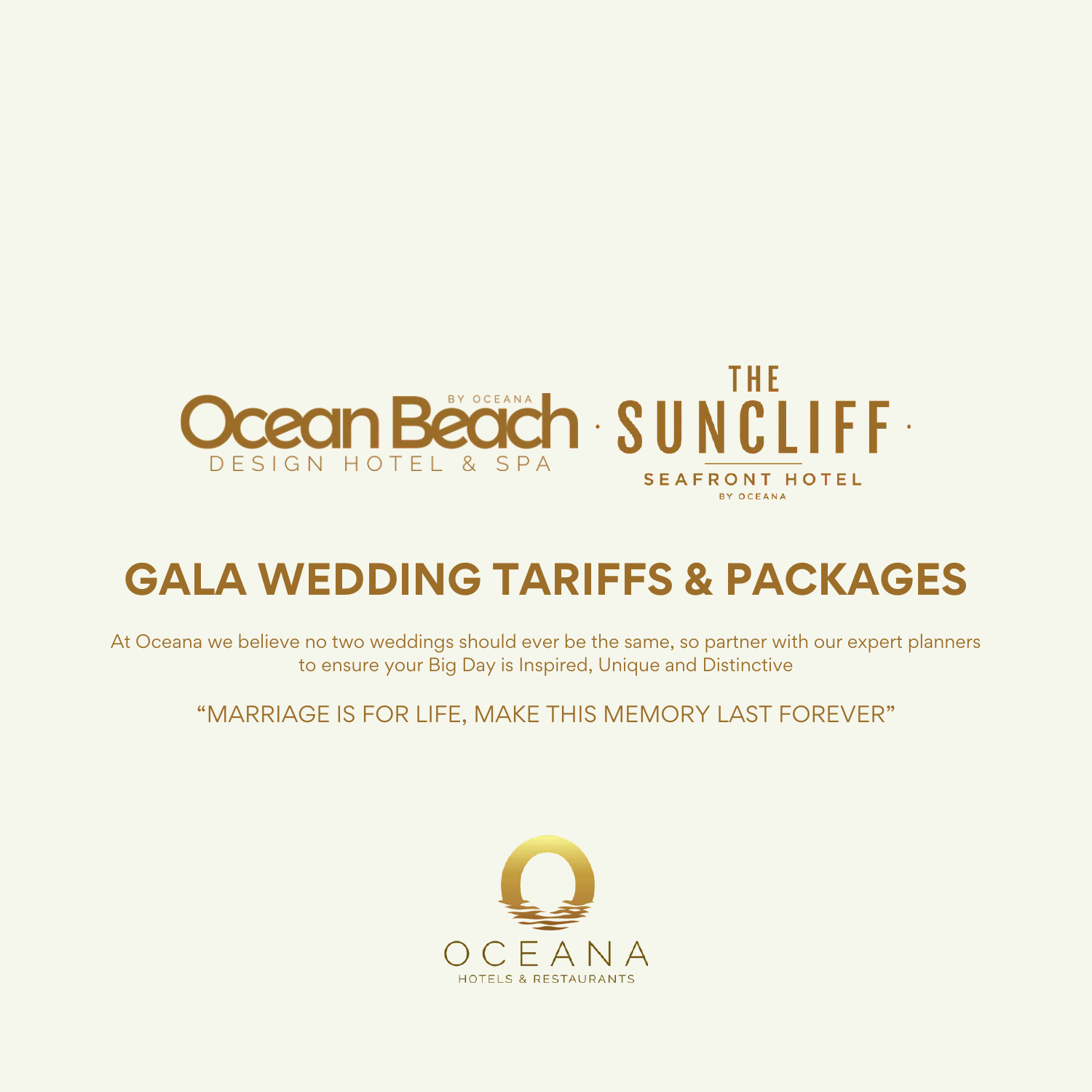## **SPRING & SUMMER (MAY TO SEPTEMBER) TO CALCULATE YOUR WEDDING DAY, SELECT THE OPTIONS BELOW -**

All weddings include venue services with dedicated use and set up of the main venue and cocktail reception room, our Wedding Coordinator, cake table, knife and stand, white linen napkins, white table cloths, seating plan, easel, printed table plan, menu tasting with culinary team, toastmaster, private evening bar facility, sea view honeymoon room, limited special room rates for family and friends, large round tables.

## **VENUE HIRE & CANAPÉS (OPTIONAL) + PERFECT PAIRINGS + MENU + EVENING BUFFET**

This will give you your total package price, please call us for a no obligation formal quote and chat

| <b>VENUE HIRE FULL DAY</b>                            |                   |                   |       |
|-------------------------------------------------------|-------------------|-------------------|-------|
| <b>OCEAN BEACH HOTEL &amp; SPA</b>                    | 2022              | 2023              | 2024  |
| SUNDAY-THURSDAY<br><b>FRIDAYS</b><br><b>SATURDAYS</b> | 338<br>392<br>510 | 354<br>411<br>535 | 371   |
|                                                       |                   |                   | 431   |
|                                                       |                   |                   | 561   |
| <b>VENUE HIRE FULL DAY</b>                            |                   |                   |       |
| <b>SUNCLIFF HOTEL</b>                                 | 2022              | 2023              | 2024  |
| SUNDAY-THURSDAY                                       | 295               | 309               | 324   |
| <b>FRIDAYS</b>                                        | 322               | 338               | 354   |
| <b>SATURDAYS</b>                                      | 399               | 418               | 438   |
| <b>BUTLER PASSED 4 CANAPÉS (OPTIONAL)</b>             |                   |                   |       |
| <b>OCEAN BEACH HOTEL AND SPA</b>                      |                   |                   |       |
| <b>TWO HOT AND TWO COLD</b>                           | 2022              | 2023              | 2024  |
| SUNDAY-THURSDAY                                       | 9.85              | 10.25             | 10.75 |
| <b>FRIDAYS</b>                                        | 10.65             | 11.15             | 11.65 |
| <b>SATURDAYS</b>                                      | 11.75             | 12.35             | 12.95 |
| <b>BUTLER PASSED 4 CANAPÉS (OPTIONAL)</b>             |                   |                   |       |
| <b>SUNCLIFF HOTEL</b>                                 |                   |                   |       |
| <b>TWO HOT AND TWO COLD</b>                           | 2022              | 2023              | 2024  |
| SUNDAY-THURSDAY                                       | 9.65              | 10.15             | 10.65 |
| <b>FRIDAYS</b>                                        | 9.85              | 10.35             | 10.85 |
| <b>SATURDAYS</b>                                      | 10.65             | 11.15             | 11.65 |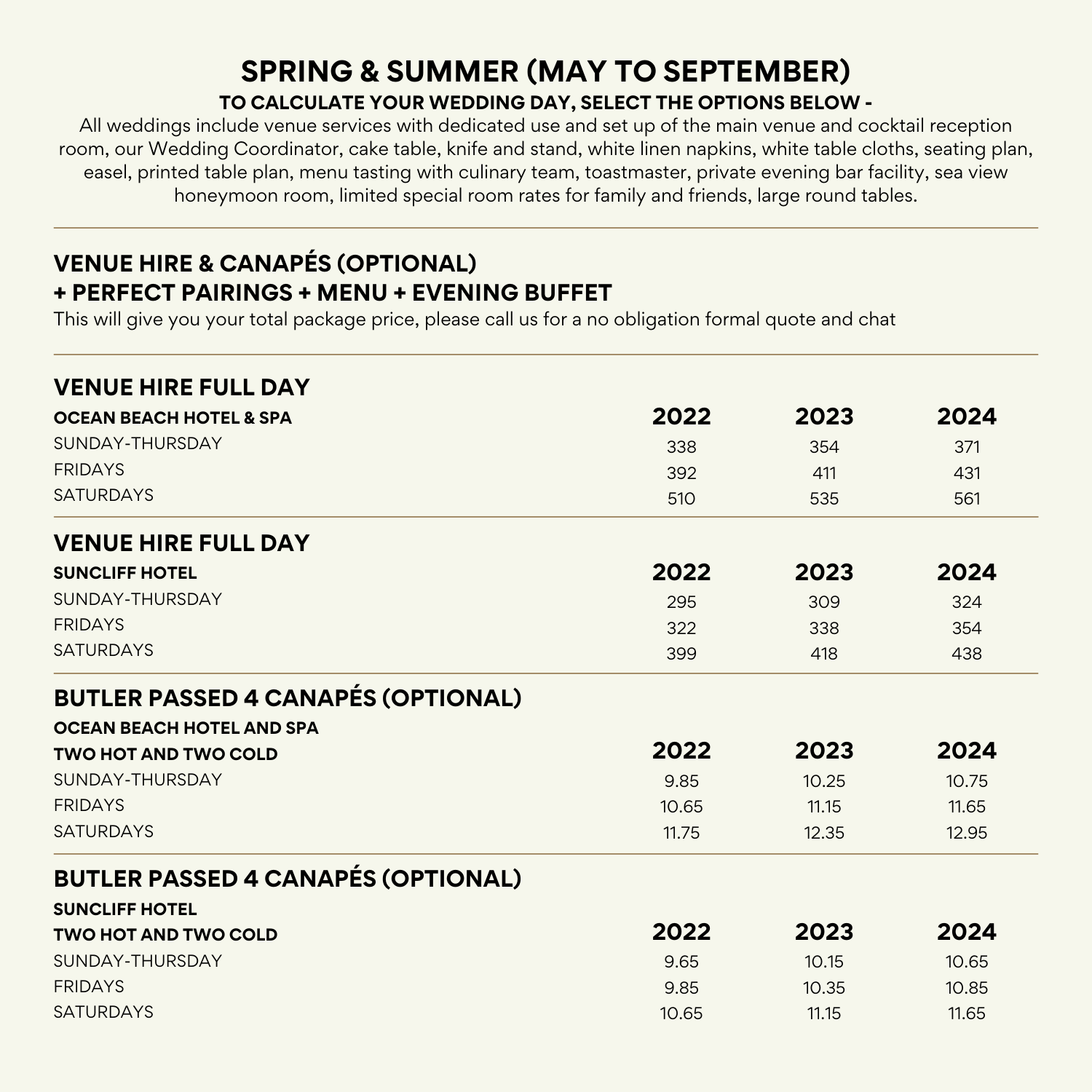| <b>3 COURSE WEDDING BREAKFAST</b>                     |       |                                 |                |
|-------------------------------------------------------|-------|---------------------------------|----------------|
| <b>OCEAN BEACH HOTEL &amp; SPA</b>                    | 2022  | 2023<br>37.25<br>41.75<br>45.65 | 2024           |
| SUNDAY-THURSDAY<br><b>FRIDAYS</b><br><b>SATURDAYS</b> | 35.45 |                                 | 39.10          |
|                                                       | 39.75 |                                 | 43.75<br>47.75 |
|                                                       | 43.45 |                                 |                |
| <b>3 COURSE WEDDING BREAKFAST</b>                     |       |                                 |                |
| <b>SUNCLIFF HOTEL</b>                                 | 2022  | 2023                            | 2024           |
| SUNDAY-THURSDAY                                       | 29.85 | 31.25                           | 32.75          |
| <b>FRIDAYS</b>                                        | 34.40 | 36.15                           | 37.95          |
| <b>SATURDAYS</b>                                      | 36.50 | 38.25                           | 40.15          |
| <b>EVENING BUFFET</b>                                 |       |                                 |                |
| <b>OCEAN BEACH HOTEL AND SPA</b>                      | 2022  | 2023                            | 2024           |
| SUNDAY-THURSDAY                                       | 18.35 | 19.25                           | 20.20          |
| <b>FRIDAYS</b>                                        | 19.85 | 20.85                           | 21.85          |
| <b>SATURDAYS</b>                                      | 21.00 | 22.05                           | 23.15          |
| <b>EVENING BUFFET</b>                                 |       |                                 |                |
| <b>SUNCLIFF HOTEL</b>                                 | 2022  | 2023                            | 2024           |
| SUNDAY-THURSDAY                                       | 17.30 | 18.15                           | 19.05          |
| <b>FRIDAYS</b>                                        | 18.90 | 19.75                           | 20.65          |
| <b>SATURDAYS</b>                                      | 19.95 | 20.85                           | 21.85          |

Minimum numbers are required for certain Wedding Venues and on Weekends AUTUMN/WINTER WEDDING PRICES are available at competitive prices, please see separate sheet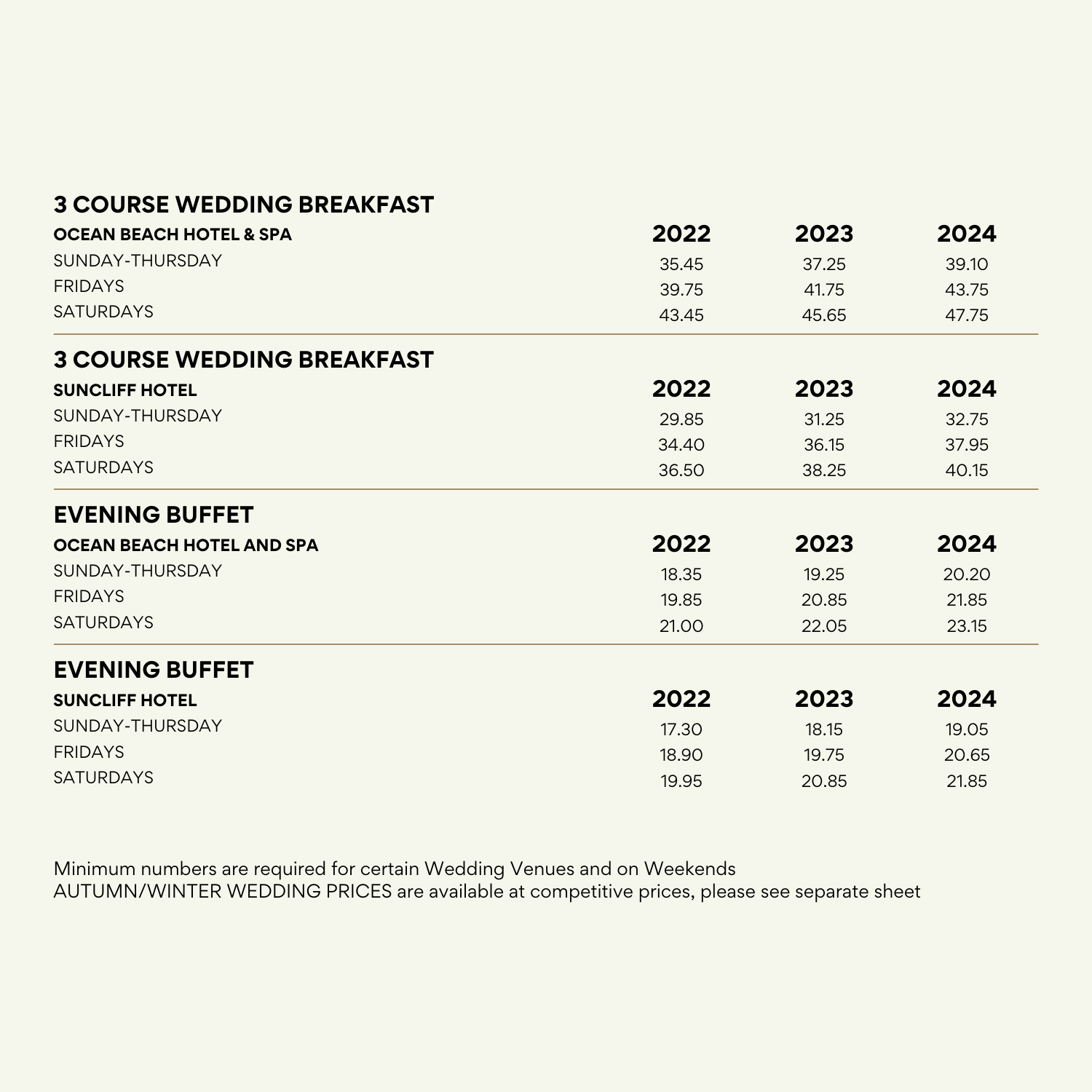## **PERFECT PAIRINGS**

TOAST THE OCCASION WITH DELICIOUS WINES AND CRAFT COCKTAILS

| <b>PACKAGES</b>                                                                                                                                                                                                                                                                                                              | 2022           | 2023           | 2024           |
|------------------------------------------------------------------------------------------------------------------------------------------------------------------------------------------------------------------------------------------------------------------------------------------------------------------------------|----------------|----------------|----------------|
| <b>SILVER PACKAGE ALL DAYS</b><br>1 glass of Chilled Cava or Bucks Fizz, 2 glasses of House<br>White Wine, Red or Rose with Meal, Glass of Chilled Cava<br>or Prosecco for the Toast<br><b>OCEAN BEACH HOTEL &amp; SPA</b><br><b>SUNCLIFF HOTEL</b>                                                                          | 25.80<br>24.70 | 27.00<br>25.85 | 28.35<br>27.10 |
| <b>GOLD STAR PACKAGE ALL DAYS</b><br>1 glass of Chilled Prosecco or Bucks Fizz or Pimms on<br>arrival, 2 glasses of House White Wine, Red or Rose with<br>Meal, Glass of Laurent Perrier Chilled Champagne for the<br>Toast<br><b>OCEAN BEACH HOTEL &amp; SPA</b><br><b>SUNCLIFF HOTEL</b>                                   | 27.95<br>26.85 | 29.35<br>28.15 | 30.80<br>29.50 |
| <b>PREMIUM PLATINUM PACKAGE ALL DAYS</b><br>2 glasses of Chilled Prosecco on arrival or One Classic<br>Crafted Cocktail, 2 glasses of Premium White Wine, Red or<br>Rose with Meal, Glass of Laurent Perrier Chilled<br>Champagne for the Toast<br><b>OCEAN BEACH HOTEL &amp; SPA</b><br><b>SUNCLIFF HOTEL</b>               | 36.00<br>34.35 | 37.80<br>36.05 | 39.65<br>37.85 |
| <b>GRAND DIAMOND PACKAGE ALL DAYS</b><br>2 glasses of Laurent Perrier Chilled Champagne on arrival or<br>One Classic Crafted Cocktail, 2 glasses of Premium White<br>Wine, Red or Rose with Meal, Glass of Laurent Perrier<br>Chilled Champagne for the Toast<br><b>OCEAN BEACH HOTEL &amp; SPA</b><br><b>SUNCLIFF HOTEL</b> | 40.85<br>39.75 | 42.85<br>41.75 | 44.85<br>43.85 |

Cava and Prosecco can be swapped in all packages. Premium wines are any wines from our Wine List to the value of 28.00 per bottle. Additional drinks can be priced on application & only 1 Cocktail can be chosen from our Classic Cocktail List. Corkage is available at 16.00 per bottle of wine, 18.00 per bottle of Sparkling or Champagne and is only available during drinks receptions or wedding breakfast, not evening receptions. **CEREMONY ONLY VENUE HIRE PRICES AVAILABLE ON REQUEST**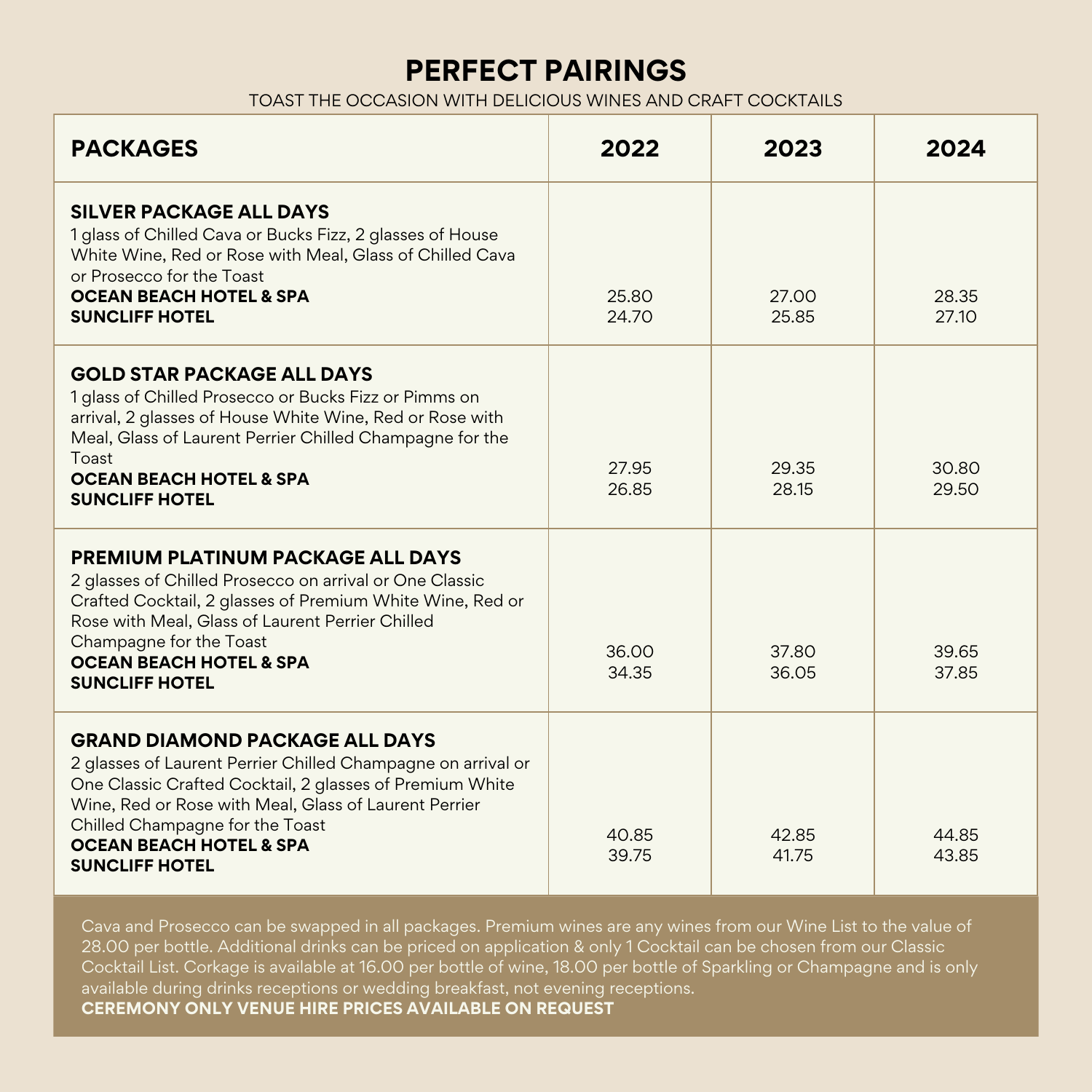

# **SPRING & SUMMER 3 COURSE GALA WEDDING BREAKFAST**

**MAY TO SEPTEMBER**

(please choose two of each course and one Vegetarian)

## **APPETISERS**

**Star of Roast Fig** with a Melted Goat's Cheese centre on a Bed of Rocket served with Butternut Puree & Balsamic Drizzle **Smoked Haddock Croquette,** Pickled Mushrooms, Young Leaf Salad, Warm Asparagus, Hollandaise Sauce **Beetroot Salad** with Feta, Toasted Pine Nuts, Pomegranate, Balsamic Reduction **Salad of Smoked & Roasted Salmon** with Fennel, Apple Remoulade and Watercress Mayo **Chicken Liver Parfait** with Spiced Chutney and Granary Crisp **Terrine of Pressed Hampshire Ham Hock,** Homemade Piccalilli, Sourdough Crouton and Petite Salad **Crayfish and Prawns,** Avocado, Mixed Leaf Salad & Dill Dressing **Courgette and Sweetcorn Fritters** dressed with Salsa Verde **Crispy Duck,** Bean Shoots & Watercress, White Radish, Spring Onion, Micro Coriander Leaves, Soy & Sesame Dressing **Chilled Rosette of Honeydew Melon** with Fruit Salsa **Potato and Watercress Soup** with Sourdough Croutons and Wild Garlic Scented Oil **Sweet Potato, Chilli and Coconut Soup Homemade Green Pea and Mint Soup Roasted Red Pepper and Tomato Soup,** Basil Pesto **Butternut Squash Soup,** Toasted Pumpkin Seeds, Crème Fraîche

## **MAIN COURSES**

**Baked Fillet of Salmon with a Gruyere & Herb Crust,** with Crushed New Potatoes and a Lemon & Dill Cream **Roast Chicken Supreme,** Savoy Cabbage, Pancetta, Pommes Fondant and Thyme Jus **Lamb Rump** with Dauphinoise Potatoes, Roasted Root Vegetables & a Red Currant Jus **Five Spice Glazed Duck Breast,** Carrot Purée, Pickled Carrots, Plum Sauce **Roast Sirloin of Beef,** Horseradish Pommes Purée, Sauce Bourguignon **Roasted Fillet of Pollock,** with Herb Mash, Shrimp and Crispy Capers **Slow Roasted Pork Belly** Glazed with Blossom Honey served with Sage Mash, Roasted Apple & Cider Jus **Local Butchers Cumberland Sausage,** Spring Onion Mash, Chefs Onion Gravy **Doombar Ale Battered Hake,** Fries, Mushy Peas & Tartare Sauce **Lemon Roast Chicken** with Sweet Pepper Relish and Wild Rocket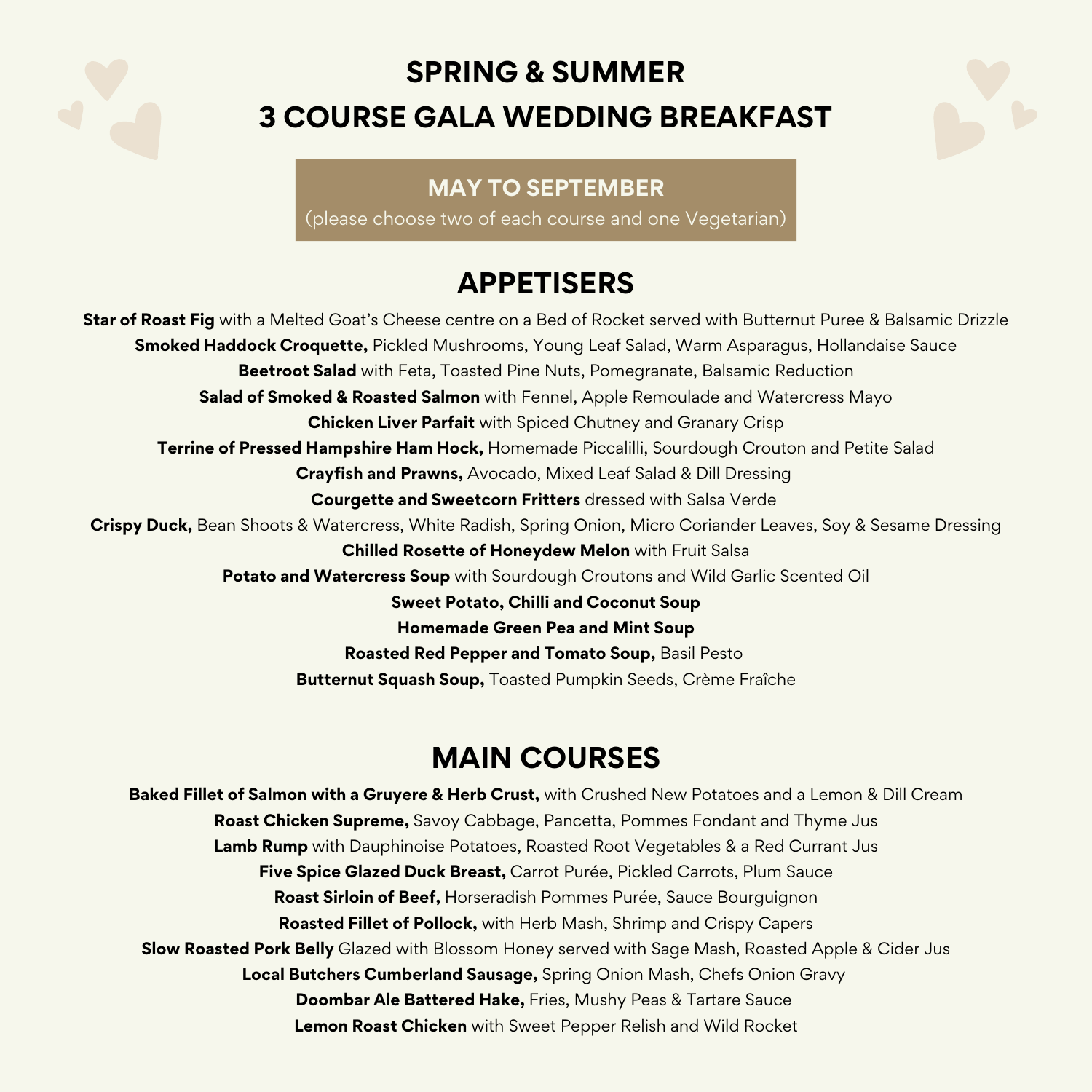



# **VEGETARIAN MAIN COURSES**

**Mediterranean Stuffed Peppers,** Saffron Couscous & Mozzarella Pearls served with Fresh Basil Oil **Aubergine Parmigiana** with Fresh Provençale Tomato Coulis **Rich Vegetable Moussaka** served with Green Beans **Gnocchi,** Butternut Squash, Stilton and Toasted Pine Nuts **Roasted Red Onion, Halloumi Cheese and Black Olive Tart,** with Red Veined Sorrel and Spinach Leaves

**Roast Cauliflower, Chickpea & Spinach Jalfrezi** & Lemon Scented Basmati Rice **Vegetable Tagine** with Apricots & Golden Raisins & Fruity Couscous

## **PUDDINGS**

**Strawberry Sensation,** Champagne and Strawberry Jelly, Strawberry Cheesecake, Strawberry Tart finished with Fruit Puree & Fresh Strawberries **Homemade Sticky Toffee & Date Pudding,** Butterscotch Sauce & Cream **Glazed Lemon Tart** with Raspberry Sorbet and Sesame Seed Caramel Stick **Cappuccino Panna Cotta,** Chocolate Sable Biscuit, Raspberry Compote **Trio of Mini Dessert,** Salted Caramel & Vanilla Panna Cotta, Caramel Popcorn, Raspberry Mille-Feuille, Chocolate Éclair **Pineapple Upside Down Cake,** Spiced Rum Caramel, Dorset Clotted Cream **Vanilla Crème Brûlée,** served with Lemon Shortbread & Strawberry Compote **Baked White Chocolate & Ginger Cheesecake,** Stem Ginger **Amaretto Poached Pear** with Crunchy Almond Cream **Indulgent Layered Pavlova** with Seasonal Berries **Bitter Chocolate & Orange Torte,** Vanilla Mascarpone & Blow Torched Oranges **Apple Tarte Tatin** with Vanilla Ice Cream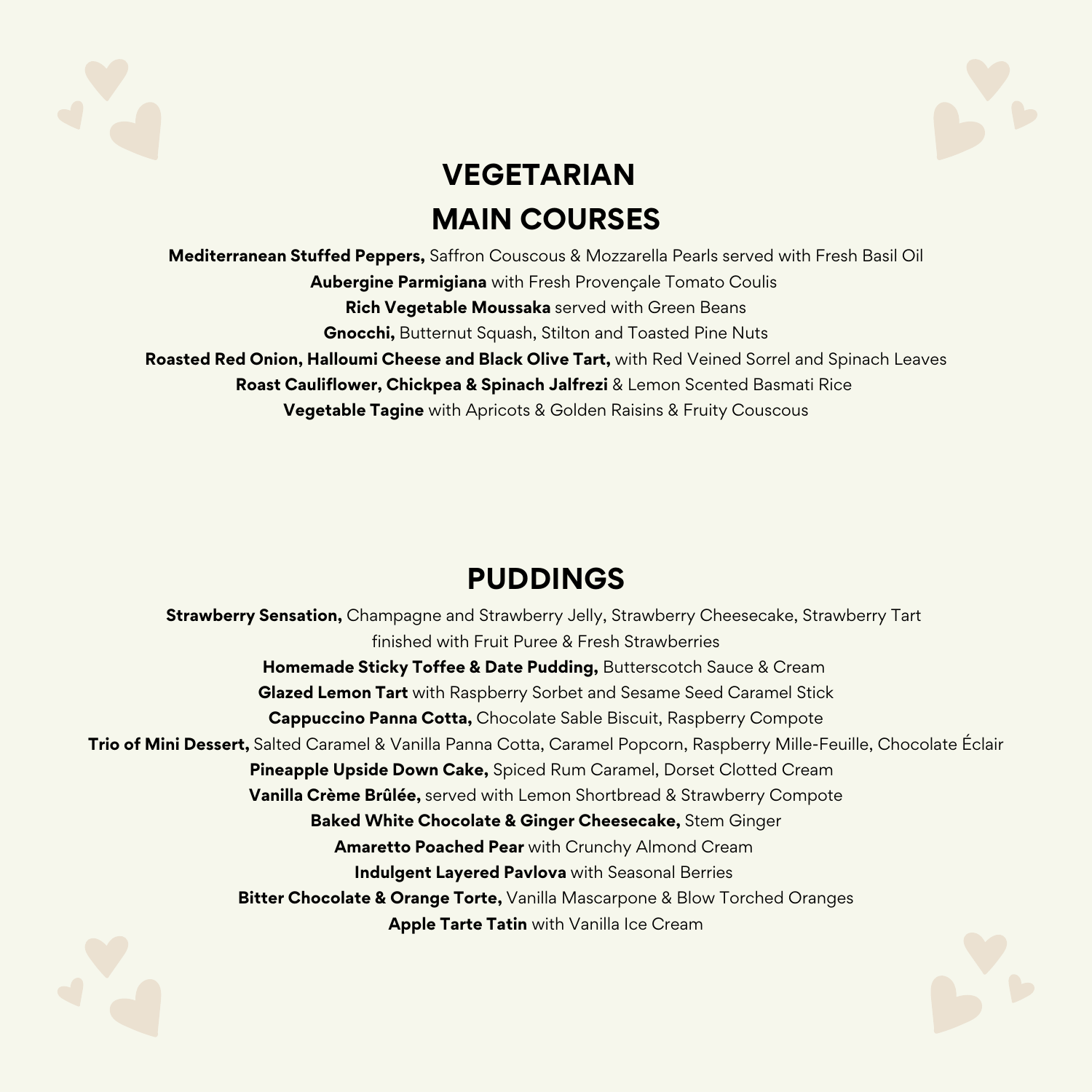## **SPRING & SUMMER PLATINUM UPGRADES**

Why not upgrade your Spring/Summer Wedding Breakfast Choices with One Appetiser and One Main from the Gourmet Additions for 9.50 per person, or just upgrade one course.

## **APPETISERS**

### **Carpaccio of Somerset Beef Fillet**

Rapeseed Oil, Rocket, Shaved Somerset Montgomery Cheese & Black Pepper

### **Scottish Salmon Three Ways**

Gravlax, Hot Smoked Salmon, Chefs Salmon Mousse, Lemon and Seasonal Leaves

### **Full Round of English Baked Brie**

Cranberry Chutney, Soda Bread

**2022 - 7.50 PER PERSON**

**2023 - 7.85 PER PERSON**

**2024 - 8.25 PER PERSON**

## **MAIN COURSES**

## **Herb Crusted Rack of English Lamb**

Pea Puree

### **Grilled Fillet of Mudeford Sea Bass**

Pink Salt, Cucumber Ribbons, Garden Peas & Rapeseed Oil

### **Fillet of English Beef Wellington**

Bordelaise Sauce

**2022 - 9.65 PER PERSON**

**2023 - 10.15 PER PERSON**

**2024 - 10.65 PER PERSON**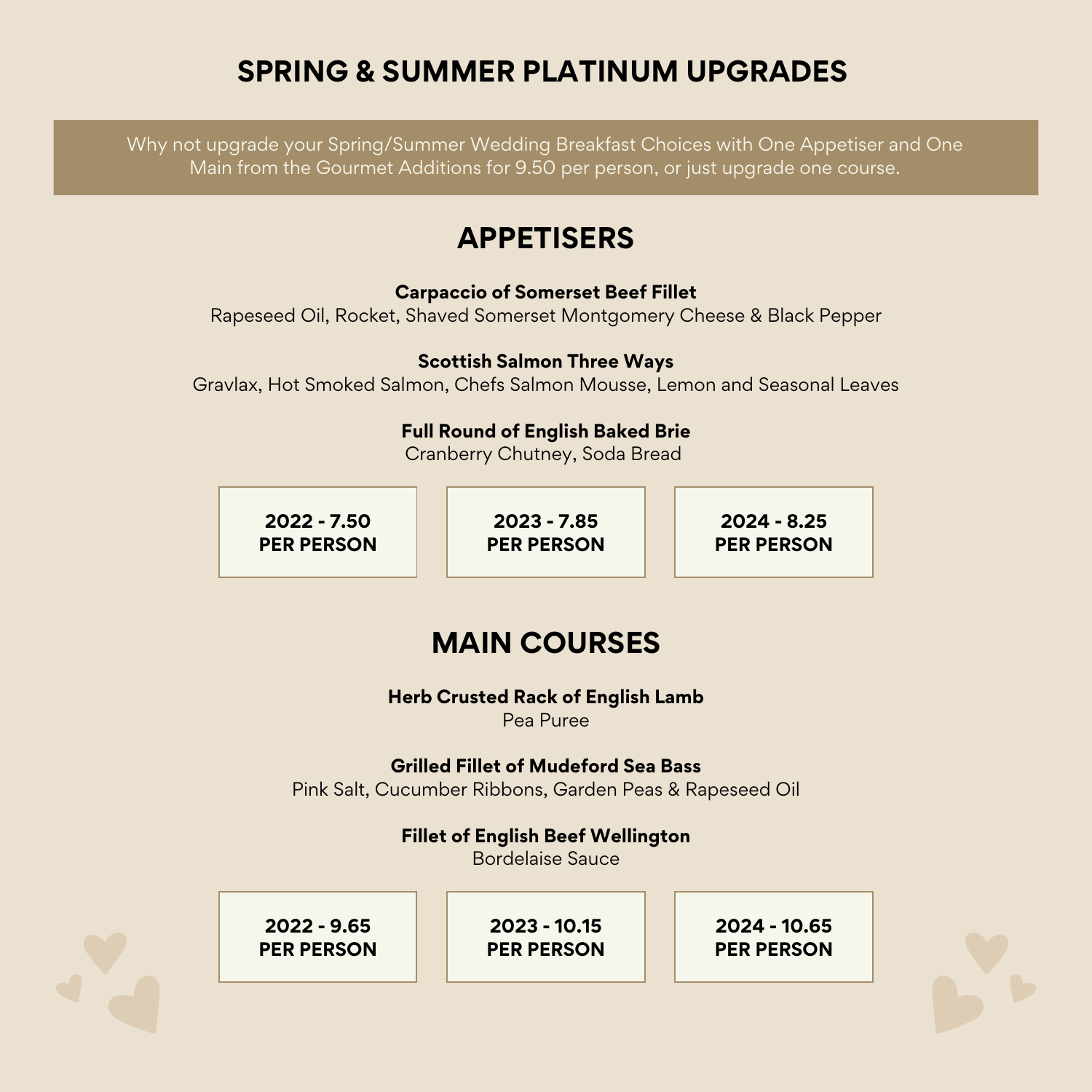# **CANAPÉS**

## **COLD**

Gazpacho Soup Caramelized Red Onion and Goats Cheese Bruschetta Peppadews Stuffed with Chilli Cream Cheese Hoisin Duck and Spring Onion Pancake Mini Caesar Salad with Pancetta and Parmesan Balsamic Fig with Parma Ham on Walnut Bread Lemon and Dill Blinis with Smoked Salmon and Crème Fraîche Spinach and Ricotta Tartlets Cheese Straws Ham Hock Terrine, Mustard Toasts, Pickled Gherkin Avocado, Crayfish, Micro Herbs Tandoori Chicken, Cucumber, Mint Baby Mozzarella, Cherry Tomato, Basil Leaf Smoked Mackerel Roulade, Horseradish, Pea Shoots

## **HOT**

Scallop Wrapped in Smoked Bacon Pesto Warm Minted Pea Soup with Toasted Focaccia Mini Fish & Chips, Pea Puree Panko Crispy King Prawn with Alioli Miniature Yorkshire Puddings with Rare Beef & Horseradish Miniature Chorizo and Halloumi Kebabs Falafels with Harissa Hummus Roasted Baby Bell Pepper, Tapenade

## **SWEET**

Raspberry Tartlet Chocolate Éclair Macaroon Fresh Fruit Stick Mini Banana Bread with Passionfruit Butter Tiny Shortcakes with Strawberries Caramelized Lemon Tartlets

## **CHILDREN'S MENU**

Suitable for children under 10 years old - Choose one of the options below:

### **APPETISERS**

Dips and Sticks (Carrot, Cucumber and Celery) with Chive Crème Fraîche Tomato Soup Cheesy Garlic Bread Melon, Seasonal Fruits and Coulis

## **MAIN COURSES**

Sausage, Mash and Seasonal Vegetables Penne Pasta in a Fresh Tomato Sauce Breaded Chicken Strips, with French Fries & Peas or Salad Steak Burger 4oz, with French Fries and Peas or Salad Battered Hake 4oz with French Fries and Peas

### **PUDDINGS**

Ice Cream Fresh Fruit Skewer with Chocolate Dipping Sauce Yoghurt

**2022 - 16.50 PER CHILD**

**2023 - 17.25 PER CHILD**

**2024 - 18.00 PER CHILD**

Smaller half portions of the adults menu choice are available for children under 12 years old at half the adult price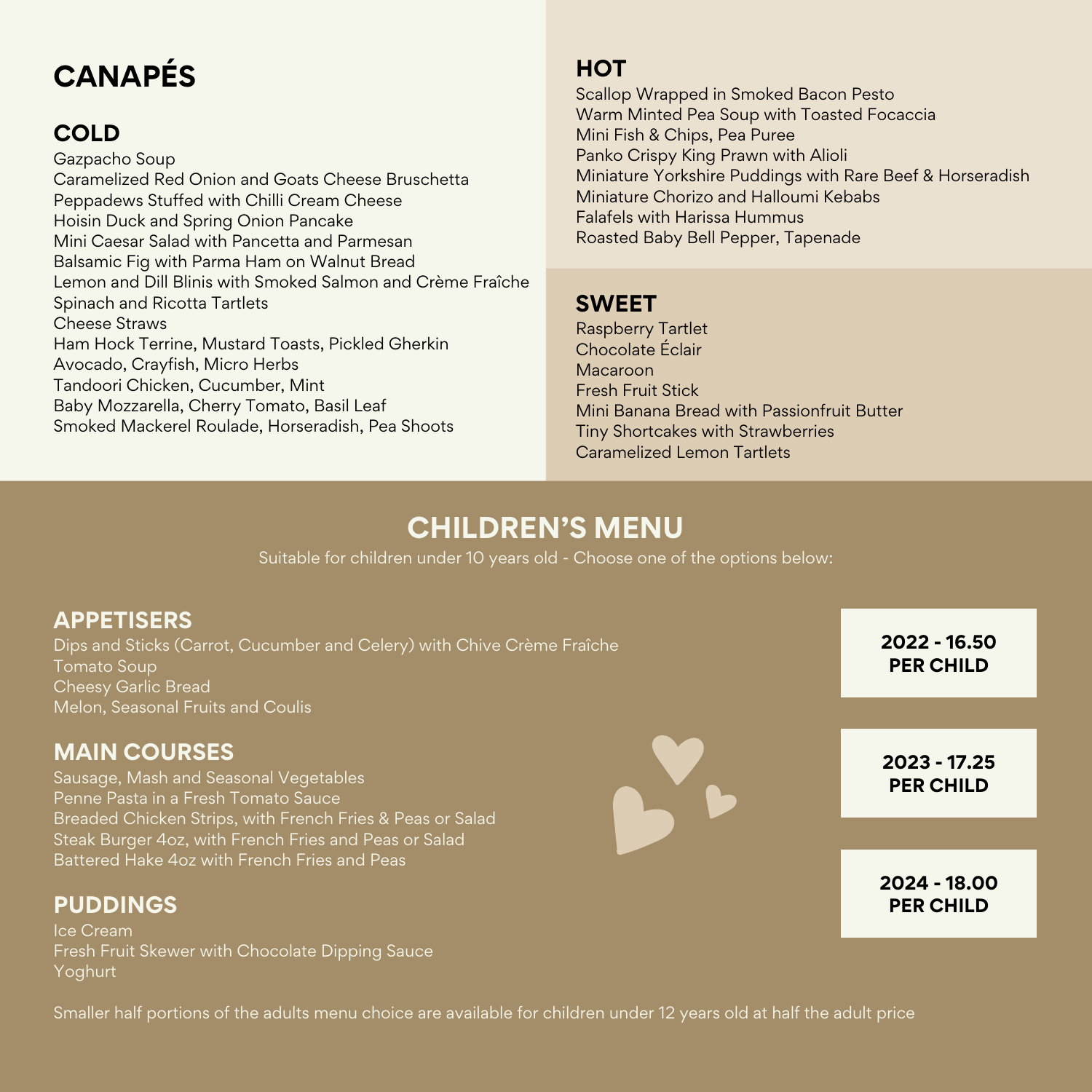



## **ROAST LIKE MUM USED TO MAKE** - ALL YEAR ROUND

If you are planning a Sunday wedding, we offer a Superb Roast like mum used to make with Giant Yorkies & Choices of 3 Roasts plus Vegetarian option at the Autumn/Winter Package Price.

Our Sunday wedding breakfasts only take place between 16.00 hours and 18.00 hours sit down and are perfect for those who love a good old fashioned roast-no pre order required.

Choose your appetiser and pudding from the Autumn/Winter Wedding Breakfast Menu.

Drinks reception from 15.30 hours Sundays.

## **BRITISH CHEESE PLATE**

Why not add to your Wedding Breakfast or Evening Buffet or take as a Midnight Supper

A Large British Cheese Board, with a selection of three local cheeses, Celery, Homemade Pickles, Crackers and Bread Basket

> **2022 - 9.00 PER PERSON**

**2023 - 9.45 PER PERSON**

**2024 - 9.85 PER PERSON**

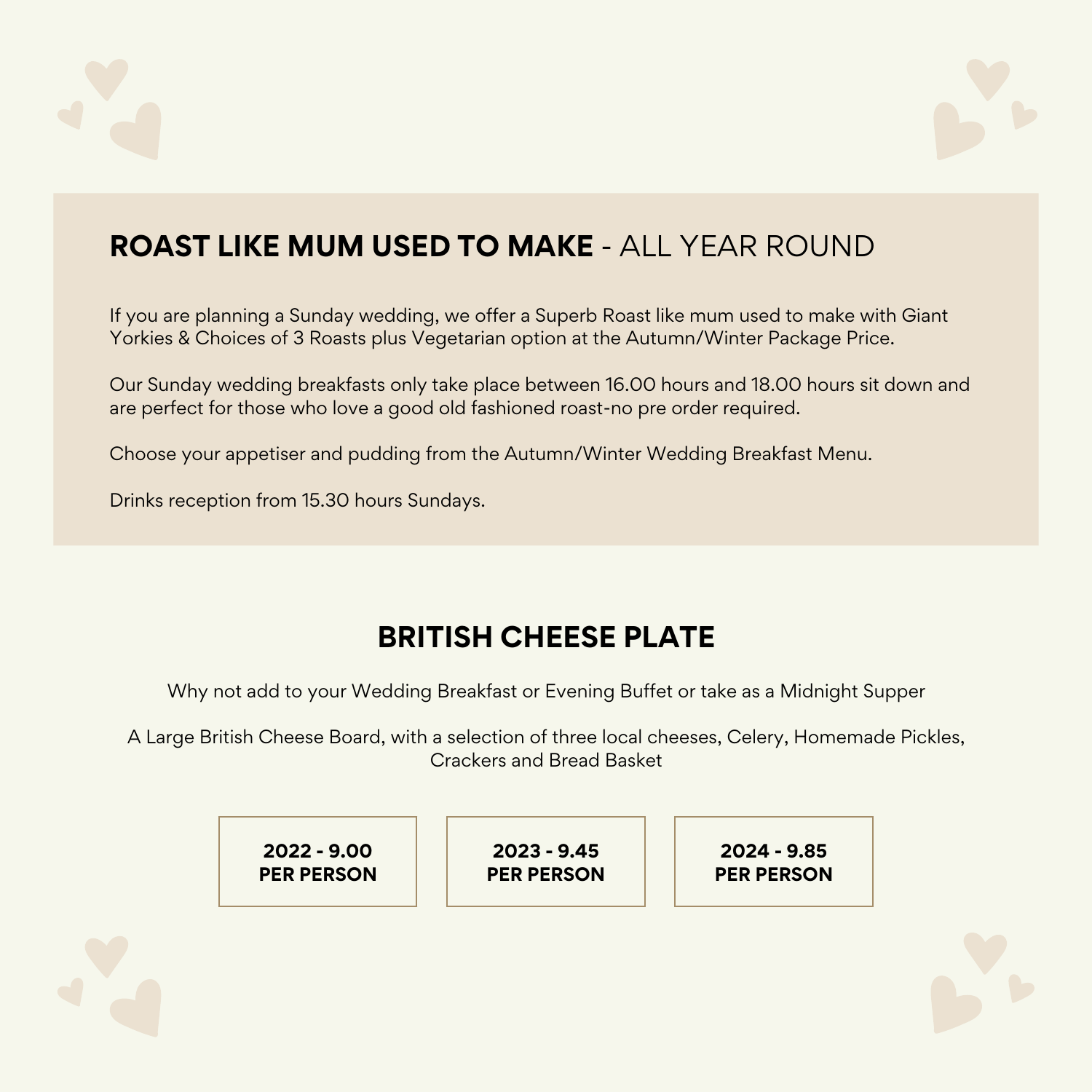## **AUTUMN WINTER INCLUSIVE PACKAGES**

OCTOBER TO APRIL ONLY

Priced for 50 persons minimum with extra added value

### **WHAT'S INCLUDED IN YOUR GALA WEDDING DAY**

Dedicated use of the main venue and cocktail reception room, Wedding Coordinator, Three course Wedding Breakfast plus coffee and mints, Silver Drinks Package, cake table, knife and stand, white linen napkins, white table cloths, seating plan, easel, printed table plan, menu tasting with our culinary team, toastmaster, private evening bar facility, sea view honeymoon room, limited special room rates for family and friends, large round tables, Classic Evening Finger buffet, Free disco & DJ and white chair covers with coloured sash.

### **PETITE WEDDINGS**

Includes Silver drinks package, off season 3 course Wedding Menu and Evening buffet. Package available Sun- Thurs from 58.00 per person (min 30 persons) (excludes disco) – available at a supplement price

| <b>OCEAN BEACH HOTEL &amp; SPA</b> | 2022 | 2023 | 2024 |
|------------------------------------|------|------|------|
| <b>SUNDAY - THURSDAY</b>           | 3225 | 3385 | 3554 |
| Extra Guest                        | 60   | 63   | 66   |
| <b>FRIDAYS</b>                     | 3762 | 3950 | 4145 |
| Extra Guest                        | 63   | 66   | 69   |
| <b>SATURDAYS</b>                   | 4300 | 4515 | 4740 |
| Extra Guest                        | 69   | 73   | 76   |

| <b>SUNCLIFF HOTEL</b>    | 2022 | 2023 | 2024 |
|--------------------------|------|------|------|
| <b>SUNDAY - THURSDAY</b> | 3010 | 3160 | 3318 |
| Extra Guest              | 53   | 56   | 59   |
| <b>FRIDAYS</b>           | 3545 | 3722 | 3908 |
| Extra Guest              | 55   | 58   | 61   |
| <b>SATURDAYS</b>         | 3762 | 3950 | 4147 |
| Extra Guest              | 58   | 61   | 63   |

Extra chair covers charged at 3.00 per chair Extra Guests for evening buffet are charged at Buffet Menu Prices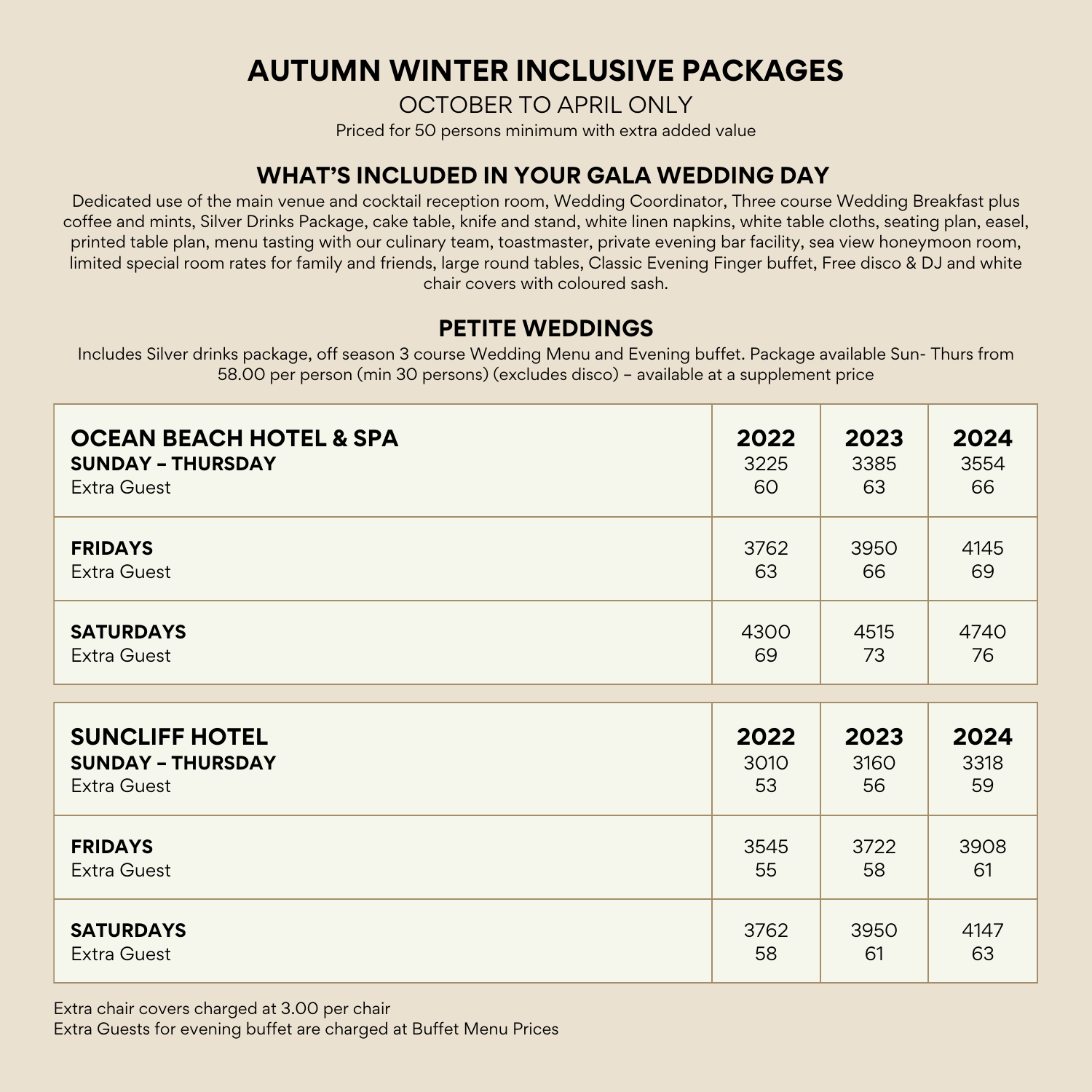## **AUTUMN WINTER INCLUSIVE MENU**

Please choose one of each course and One Vegetarian

## **APPETISERS**

**Smoked Haddock Croquette,** Pickled Mushrooms, Young Leaf Salad Warm Asparagus, Hollandaise Sauce **Warm Tartlet of Leek & Roquefort Cheese** with Walnut Dressed Croquettes Leaves **Salad of Smoked & Roasted Salmon** with Fennel, Apple Remoulade and Watercress Mayo **Chicken Liver Parfait** with Spiced Chutney and Granary Crisp **Terrine of Pressed Hampshire Ham Hock,** Homemade Piccalilli, Sourdough Crouton and Petite Salad **Crayfish and Prawns,** Avocado, Mixed Leaf Salad & Dill Dressing **Chilled Rosette of Honeydew Melon** with Fruit Salsa **Roasted Red Pepper and Tomato Soup,** Basil Pesto **Butternut Squash Soup,** Toasted Pumpkin Seeds, Crème Fraîche

## **MAIN COURSES**

**Baked Fillet of Salmon with a Gruyere & Herb Crust,** with Crushed New Potatoes and a Lemon & Dill Cream **Roast Chicken Supreme,** Savoy Cabbage, Pancetta, Pommes Fondant and Thyme Jus **Roast Sirloin of Beef,** Horseradish Pommes Purée, Sauce Bourguignon **Roasted Fillet of Pollock,** with Herb Mash, Shrimp and Crispy Capers **Slow Roasted Pork Belly** Glazed with Blossom Honey served with Sage Mash, Roasted Apple & Cider Jus **Local Butchers Cumberland Sausage,** Spring Onion Mash, Chefs Onion Gravy **Herb Crusted Baked Ratatouille,** Roasted Vegetables, Tomato & Herb Sauce, Goats Cheese **Roast Cauliflower,** Chickpea & Spinach Jalfrezi & Lemon Scented Basmati Rice **Vegetable Tagine** with Apricots & Golden Raisins & Fruity Couscous

## **PUDDINGS**

**Salted Caramel Cheesecake,** Caramel **Seasonal Fruit Crumble, Creamy Custard Homemade Sticky Toffee & Date Pudding,** Butterscotch Sauce & Cream **Indulgent Layered Pavlova** with Seasonal Berries **Rocky Road Chocolate Brownie** with Raspberry Crunch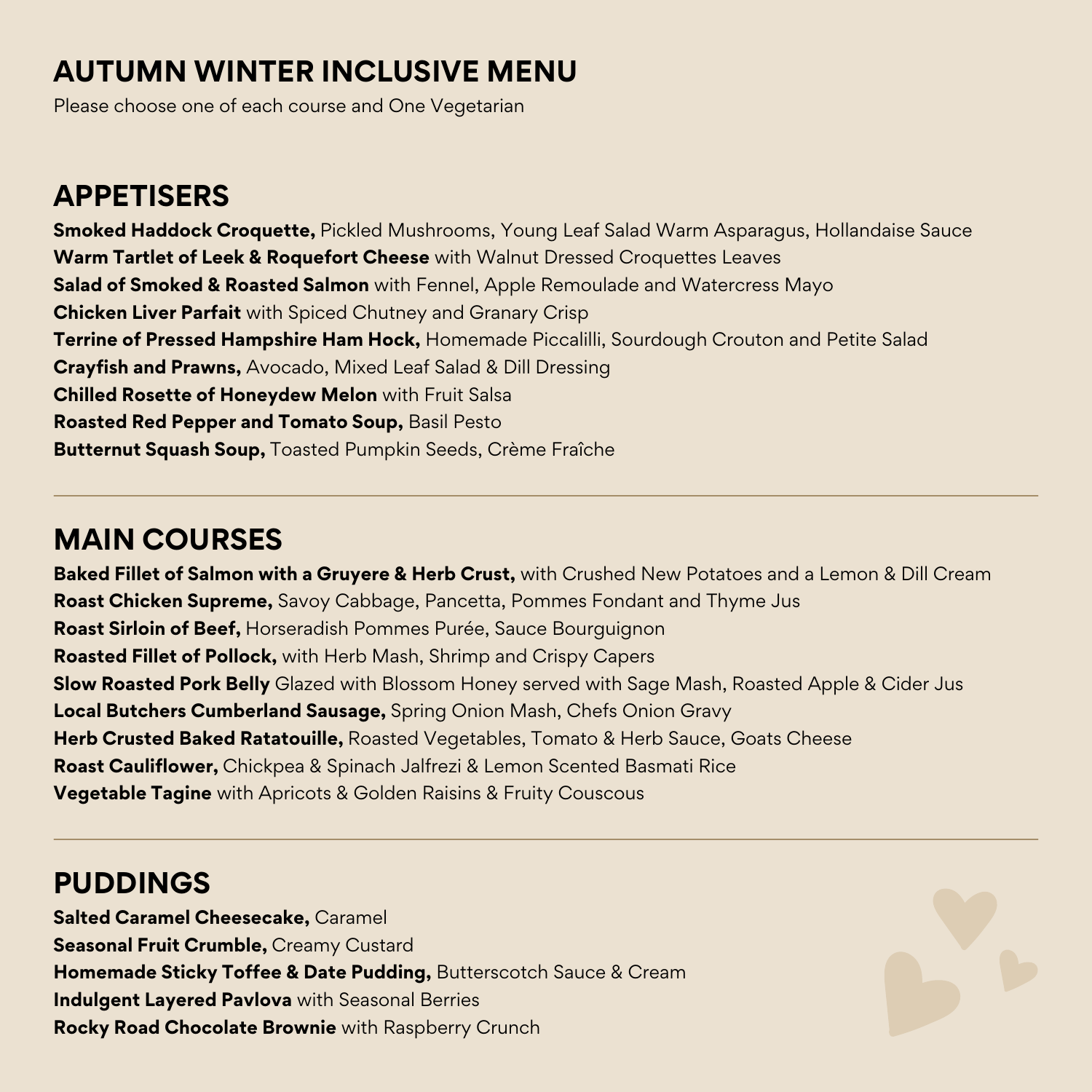## **EVENING BUFFET SELECTIONS**

## **CLASSIC FINGER BUFFET**

Selection of Finger Sandwiches: *Tuna Mayo on Brown Cheese & Pickle on Brown Ham & Mustard on White Chicken & Mayo on White*

Cumberland Sausage Rolls Homemade Leek & Cheddar Tarts Mini Thai Fish Cakes with Chilli Dipping Sauce Breaded Crumbed Chicken Goujons Cherry Tomato, Basil and Mozzarella Skewers Mini Caesar Salad Croustades

## **MEDITERRANEAN STYLE BUFFET**

Selection of Continental Cheeses Homemade Mackerel Pate Selection of Deli Meats and Sausage Marinated Olives and Sun Dried Tomato Homemade Chutneys and Pickles Crackers & Artisan Breads

## **TASTE OF INDIA**

Served with Pilau Rice, Poppadoms, Naan Breads, Lime Pickle, Mango Chutney, Mint Sauce and Onion Salad Chicken Tikka Masala Lamb Dhansak Seafood Pathia Seasonal Vegetable Biryani

### **CONTEMPORARY BUFFET**

Selection of Sandwiches & Wraps: *Tuna Mayo on Brown Cheese and Pickle on Brown Ham and Mustard on White Chicken & Mayo on White*

Mini Fish & Chips Mini Steak Burgers Mini Caesar Salad with Pancetta and Parmesan Baby Mozzarella, Cherry Tomato, Basil Leaf Spicy Chicken Satay Served with Peanut Dip Vegetable Crudites and Dips Mini Poppadoms with Creamy Chicken Tikka

## **MIDNIGHT SUPPERS**

In addition to your Evening Buffet or Wedding Breakfast add a late night snack to your evening function. (Please choose one item)

| Bacon & Ketchup Rolls                                     | 2022 | 2023  | 2024  |
|-----------------------------------------------------------|------|-------|-------|
| Grilled Peppers & Mozzarella with Tomato Relish           | 8.65 | 9.10  | 9.50  |
| Steak Burger in a Bap with BBQ Sauce                      | 2022 | 2023  | 2024  |
| BBQ Pulled Pork with Apple and Fennel Coleslaw            | 9.70 | 10.10 | 10.60 |
| Fish Goujons, Tartare Sauce, Fresh Pea & Mint Crush       |      |       |       |
| Butchers Sausage in Sourdough Roll with Mustard & Ketchup |      |       |       |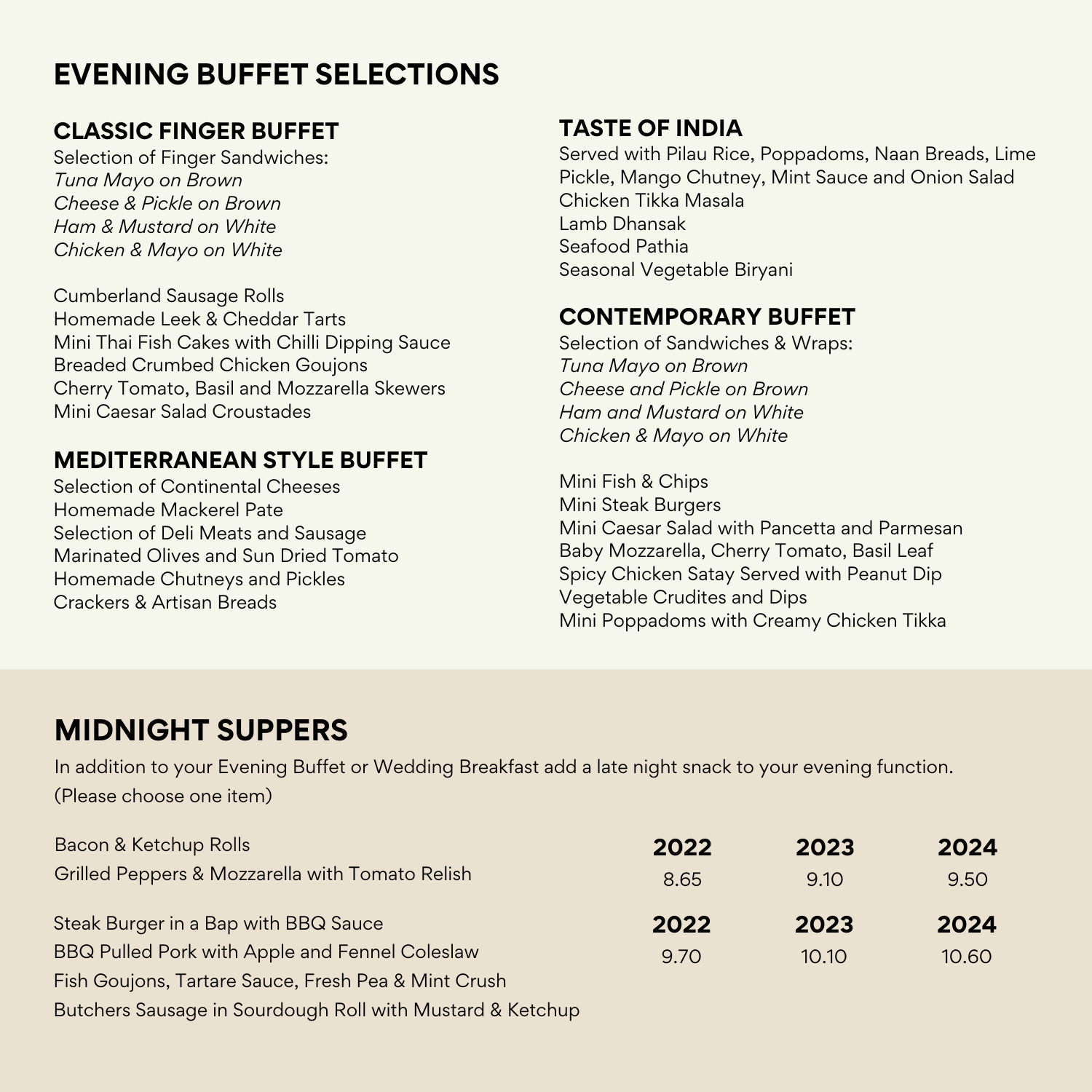## **BBQ SELECTIONS**

Price Per Person

|                                                          | 2022                                              | 2023  | 2024  |
|----------------------------------------------------------|---------------------------------------------------|-------|-------|
| <b>OCEAN BEACH HOTEL &amp; SPA</b>                       | 26.85                                             | 28.15 | 29.50 |
| <b>SUNCLIFF HOTEL</b>                                    | 24.65                                             | 25.85 | 27.15 |
| Minimum 50 People                                        |                                                   |       |       |
| (Wedding Breakfast BBQ priced on application)            |                                                   |       |       |
| A Choice of two Meats, one Fish and one Vegetarian:      | Served with:<br><b>Bread Basket</b>               |       |       |
| <b>Grilled Tuna</b>                                      | Garden Salad                                      |       |       |
| <b>Grilled Swordfish</b>                                 | Couscous Salad with Sun Blushed Tomato, Roasted   |       |       |
| <b>Grilled Chicken</b>                                   | Squash & Peppers, Feta Cheese & Fresh Basil       |       |       |
| <b>Grilled Steak Burgers</b>                             | Local Roasted New Potatoes with Rock Salt & Thyme |       |       |
| <b>Grilled Butchers Sausage</b>                          | <b>Spicy Coleslaw</b>                             |       |       |
| <b>Grilled Spicy Chorizo</b>                             | Spicy Rocket & Summer Tomato Salad                |       |       |
| <b>Grilled Aubergine</b>                                 | <b>Selection of Mustards &amp; Pickles</b>        |       |       |
| <b>Grilled Bell Peppers</b>                              |                                                   |       |       |
| Halloumi, Courgette, Mushroom, Red Onion & Pepper Kebabs |                                                   |       |       |

## **HOG ROAST**

| Minimum 50 People<br>Wedding Breakfast Hog Roast priced on application | $2022 - 26.35$<br><b>PER PERSON</b> |
|------------------------------------------------------------------------|-------------------------------------|
| Roasted outdoors, a local hog is carved and served with the following: |                                     |
| <b>English Apple Sauce</b><br>Crunchy Coleslaw                         | $2023 - 27.65$<br><b>PER PERSON</b> |
| Chilli & Beetroot Salad                                                |                                     |
| Chef's Homemade Stuffing                                               |                                     |
| Crispy Crackling                                                       | 2024 - 29.05                        |
| <b>Bakers Bread Basket</b>                                             | <b>PER PERSON</b>                   |
| <b>Tomato &amp; Onion Salad</b>                                        |                                     |
| Roasted Aubergine is available for Vegetarians at the same price       |                                     |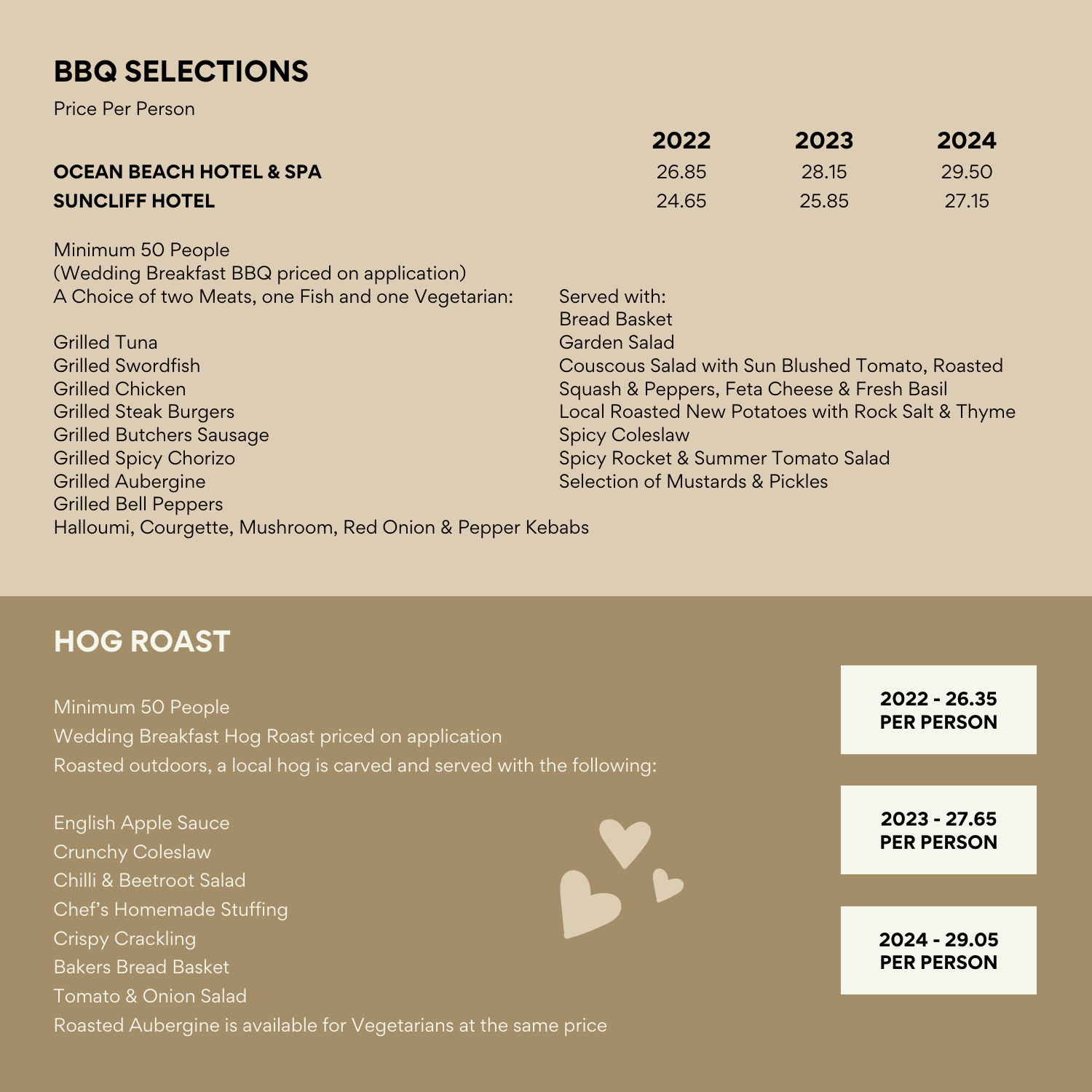## **FREQUENTLY ASKED QUESTIONS & INFO**

#### **THE HOTEL**

#### **Access**

Access to your venue can normally be arranged from 09.00hrs on the day of the event, although set up may not be complete. Evening access is normally available from 17.00hrs.

#### **Little Guests**

Children are welcome at our weddings although we do have guidelines to ensure your day is not disrupted, and for genuine health and safety reasons. Daytime children attending should be accounted for and child policy signed by each parent or guardian, and numbers are capped. Evening maximum numbers do apply to children of guests not attending the Wedding Breakfast, ask for details.

#### **Candles**

Candles are permitted at Oceana Resort, we have a state of the art fire detective service, and no venue is ever left unattended. We just ask that you are careful with any paper items that are part of your table design and you provide your own candles & candle holder.

#### **Chair Covers**

Are not supplied or fitted by the hotel unless otherwise stated in inclusive packages.

#### **Confetti, Wall Hanging & Party Poppers**

We ask that you do not use Confetti on the grounds and would ask you to make your way to the seafront. Things can be hung on existing pictures but not to wallpaper or paint that may leave marks.

Party Poppers cannot be used inside the Hotel.

#### **Disabled**

We do have disabled access to most public venues, and disabled facilities at Cumberland and Suncliff.

#### **Festive Weddings**

From late November to early January, our function suites will have stylish Christmas decorations and lights, so if you are feeling adventurous, why not make them part of your special day at no cost. Certain festive displays are not removable in December. Please ask for full details.

#### **Item Collection**

All items left behind should be collected by 12 noon the next day. Anything left in the venues by any persons is not the responsibility of the hotel. We advise that all valuables are removed on the evening and kept with you at all times as the hotel cannot be held responsible for items that are missing from the venue room including favours and name cards.

#### **Music**

We have facilities for you to use our speakers with an iPhone/iPad/Laptop in most of our function rooms. These will need to be tested prior to your event to ensure compatibility and good working order. If you prefer to arrange your own Band or Disco, your supplier will need their own equipment and will need to supply us in advance with their public liability insurance certificate and electrical safety certificate. Live Bands have a curfew at 23.30hrs Weekends, 23.00hrs Midweek, this is to ensure hotel guests have a good night's sleep.

#### **Parking**

The Hotels and Oceana Resort have limited paid parking. There are another 900 spaces on the Seafront reasonably charged daytimes and free overnight. During Air Show there is no parking on the seafront or within the Hotel. Our recommended Taxi Company is United Taxis. Cars should not be left overnight if you are not resident in the hotel, so please advise guests to arrive by Taxi. Parking Eye is in operation at the hotels. You will need to register your car registration on the tablet at the hotel where you are parked.

#### **Personal Wedding Planner**

Your personal wedding planner will be on hand throughout your day until early evening. The Hotel Manager in charge of your event will be introduced to you on the day.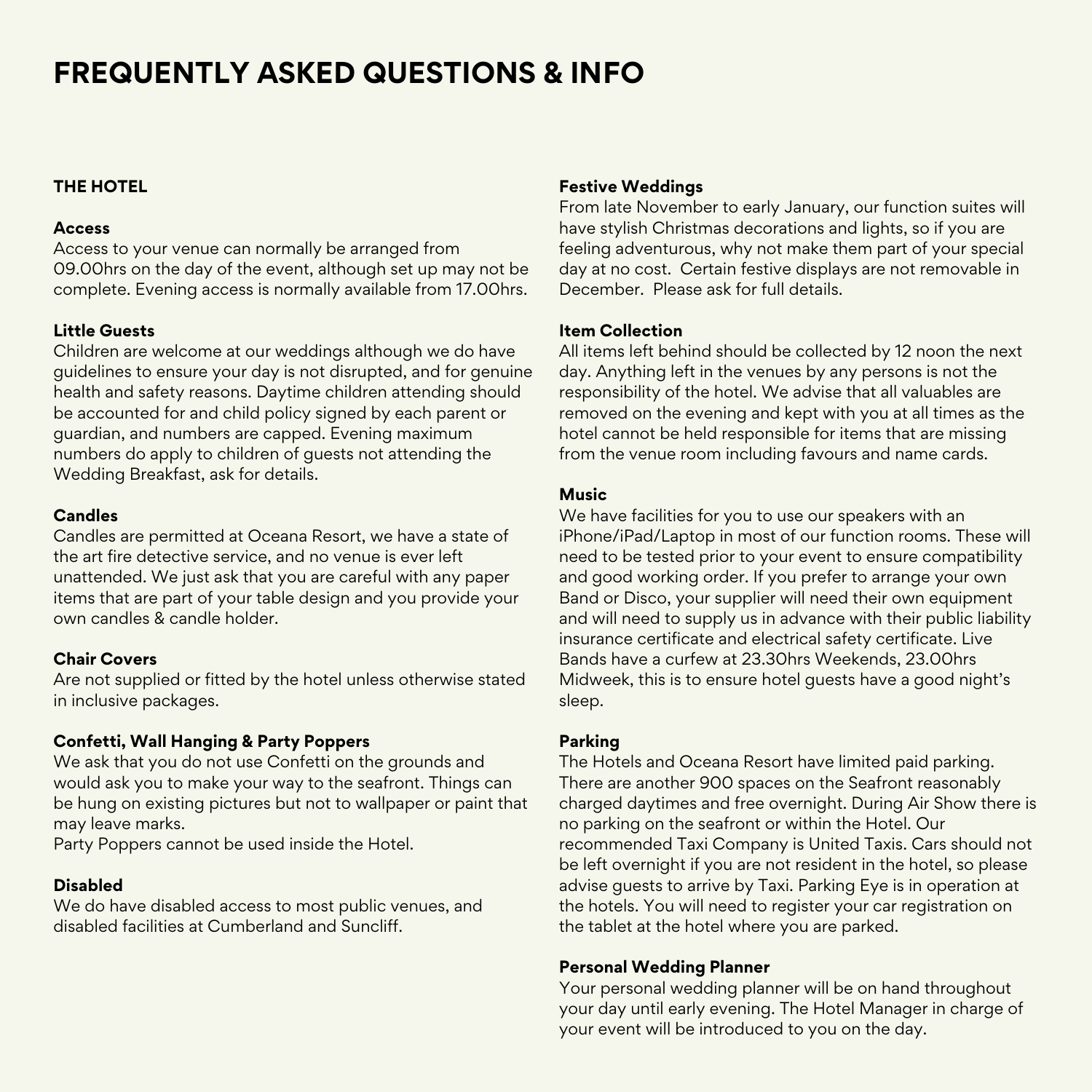#### **Photographers**

Any of our outdoor areas can be used for Photographs providing residents or patrons are not displaced. Don't forget the seafront is directly in front of us and the Beach a 5 minute walk.

#### **Registrar**

You should personally contact Bournemouth Registry Office to book your ceremony on 01202 454945/ registrars@bournemouth.gov.uk, and pay fees directly.

### **Rooms**

We have Hotel rooms on site bookable on our own website and are a minimum of two nights stay weekends. Five rooms are held for 1 night stay at a special rate booked by the Hotel. For direct bookings – see 6 reasons to book direct.

### **Suppliers**

We do have reputed and recommended suppliers that we work closely with, although they are not affiliated to the Oceana Resort. Please see our website.

### **Storage**

Items from your suppliers and yourself can be delivered up to 24 hours prior to your wedding and stored securely. Ensure your transport can accommodate your gifts and belongings on departing.

#### **Venues**

The Oceana Suite can accommodate up to 120 for the Ceremony, and 90 seated for a wedding breakfast, with 140 for an evening function. The Mirabelle can accommodate 230 seated for a Wedding Breakfast on two levels and 240 for an evening function. The Ventana and Red Door venues can accommodate up to 50 people for a Wedding Breakfast.

### **Venue Turn Around**

If you are using the same venue for your Wedding Breakfast and Evening Function, we will request you vacate the room for up to approximately one hour while we transform the venue into a stunning night time display. If this is before 18.00 hours we may be able to offer a private room with Bar, otherwise it may be in the Hotel bar & Lounge

### **THE FOOD**

#### **Final Numbers**

Final Menu Choices are due 14 days before your event. Final numbers are due 21 days before your event. Table plan is due 14 days before the event.

#### **Highchairs**

Highchairs are provided free of charge, we have a maximum of 6 if required.

### **Menu Choice**

Although we have provided our own Menu Selection which reflects current food trends, we do offer a be-spoke service where we can price up your own choice of individual menu on application.

### **Options**

If you would like the option of two menu choices per course, this can be arranged. A Pre-order will be required 14 days before your event and printed on all guest names/place cards.

### **Opening Times**

Our Venues operate till midnight Sunday - Thursday and 1am at Weekends. Our bars open from 9am till close.

### **Menu Tasting**

Complimentary Tastings are available to all confirmed bookings with a deposit. They are only available for the Wedding Breakfast not buffets, canapés, BBQ's or Perfect Pairings. They are generally offered Sunday to Thursday 19.00 hours to 20.30 hours.

### **Tables & Linen**

Most wedding breakfast choose our large round tables which can seat from 6 – 12 people. Long tables can seat up to 20 persons. A large round can also be used for the top table. All other colours of linen can be provided for a small hire charge on application.